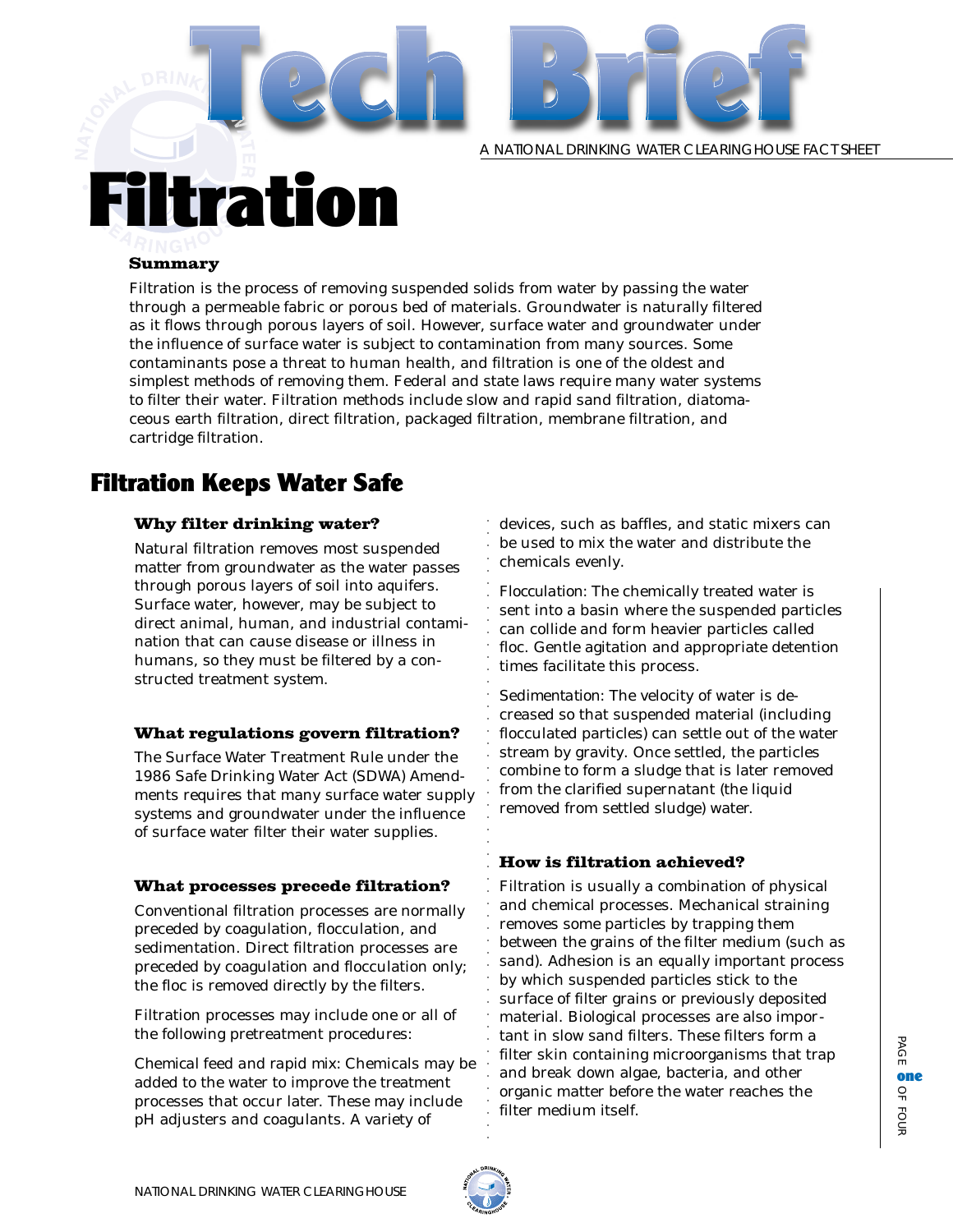#### Slow Sand Filtration

The filter consists of a bed of fine sand approximately 3 to 4 feet deep supported by a 1-foot layer of gravel and an underdrain system.

#### **ADVANTAGES**

Low cost, simple operation, reliable, and able to achieve greater than 99.9 percent Giardia cyst removal. It also does not require extensive active control by an operator.

#### **LIMITATIONS**

It is not suitable for water with high turbidity. Filter surface requires maintenance. Extensive land is required due to low-flow operation (0.03 to 0.10 gallons per minute per square foot [gal/min/ft2 ] of filter bed area).

#### **PROCESS**

Filters are operated under continuous, submerged conditions maintained by adjusting a control valve located on the discharge line from the underdrain system. Biological processes and chemical/physical processes common to various types of filters occur at the surface of the filter bed. A biological slime or mat referred to as "schmutzdecke" forms on the surface of the bed, which traps small particles and degrades organic material present in the raw water. Slow sand filters do not require coagulation/flocculation and may not require sedimentation. **COMPROMENT COMMUNITRES**<br>
Slow Sand Pittration Diatomaseous Earth Direct Filtration Telescope is a subsection of the constrained and operation and the constrained and operation of the constrained and operation of the cons

#### **EQUIPMENT**

**EQUIPMENT**<br> **EQUIPMENT**<br> **EQUIPMENT**<br>
Small plants are typically designed<br>
with cast-in-place concrete structures<br>
with wood or concrete slab covers.<br>
Piping is either cast iron or polyvinyl<br>
Photo are cast iron or polyv Small plants are typically designed with cast-in-place concrete structures with wood or concrete slab covers. Piping is either cast iron or polyvinyl chloride (PVC). Flow meters are used to monitor the output for each filter. In climates subject to freezing temperatures, filters usually must be housed, and may require heating, lighting, and ventilation. Unhoused filters in cold climates develop an ice layer that prevents cleaning during winter months.

#### **CHEMICALS**

Water applied to slow sand filters is not prechlorinated because the chlorine can destroy organisms in the schmutzdecke.

#### Diatomaceous Earth Filtration

Diatomaceous earth filtration, also known as precoat or diatomite filtration, relies on a layer of diatomaceous earth approximately 1/8-inch thick placed on a septum or filter element. Septums may be placed in pressure vessels or operated under a vacuum in open vessels.

#### **ADVANTAGES**

The filters are simple to operate and effective in removing cysts, algae, and asbestos. They have been chosen for projects with limited initial capital, and for emergency or standby capacity to service large seasonal increases in demand.

#### **LIMITATIONS**

This filter is most suitable for water with low bacterial counts and low turbidity (less than 10 nephelometric turbidity units [NTU]). Coagulant and filter aids are required for effective virus removal. There is potential difficulty in maintaining complete and uniform thickness of diatomaceous earth on the filter septum.

#### **PROCESS**

Operation and maintenance of diatomaceous earth filters require: preparing slurries of filter body feed (diatomaceous earth) and precoat diatomaceous earth; adjusting body feed dosages for effective turbidity removal; periodic backwashing every 1 to 4 days; disposing of spent filter cake; periodically inspecting the filter septum for cleanliness and damage; and verifying effluent quality.

#### **EQUIPMENT**

The minimum amount of filter precoat should be 0.2 pounds per square foot (lb/ft2 ); and minimum thickness of the precoat should be increased from 1/8 to 1/5 inch to enhance Giardia cyst removal. In addition, minimum design criteria outlined in the Recommended Standards for Water Works (better known as 10 State Standards) should be met.

aaaaaaaaaaaaaaaaaaaaaaaaaaaaa

#### **CHEMICALS**

Use coagulant to coat the body feed to improve removal rates for viruses, bacteria, and turbidity.

#### Direct Filtration

Direct filtration systems are similar to conventional systems, but omit sedimentation.

#### **ADVANTAGES**

Effective direct filtration performance ranges from 90 to 99 percent for virus removal and from 10 to 99.99 percent for Giardia removal. The most effective direct filtration configurations for Giardia removal must include coagulation. Often used with steel pressure vessels to maintain the pressure in a water line to avoid repumping after filtration.

#### **LIMITATIONS**

Direct filtration is only applicable for systems with high quality and seasonally consistent influent supplies. The influent generally should have turbidity of less than 5 to 10 NTU and color of less than 20 to 30 units. (Water with 15 or more units of color causes aesthetic problems, such as staining.)

#### **PROCESS**

Direct filtration consists of several combinations of treatment processes. It always includes coagulation and filtration, and may require a flocculation tank or a pressure vessel after the coagulation addition.

#### **EQUIPMENT**

aaaaaaaaaa

Dual- and mixed-media filters are used to effectively process higher influent turbidities without the use of sedimentation.

#### **CHEMICALS**

Typical coagulant dosages range from less than 1 to 30 milligrams per liter. Cationic polymers often successfully coagulate water supplies and assist direct filtration. Nonionic polymers are sometimes added to the filtration step to increase filter efficiency.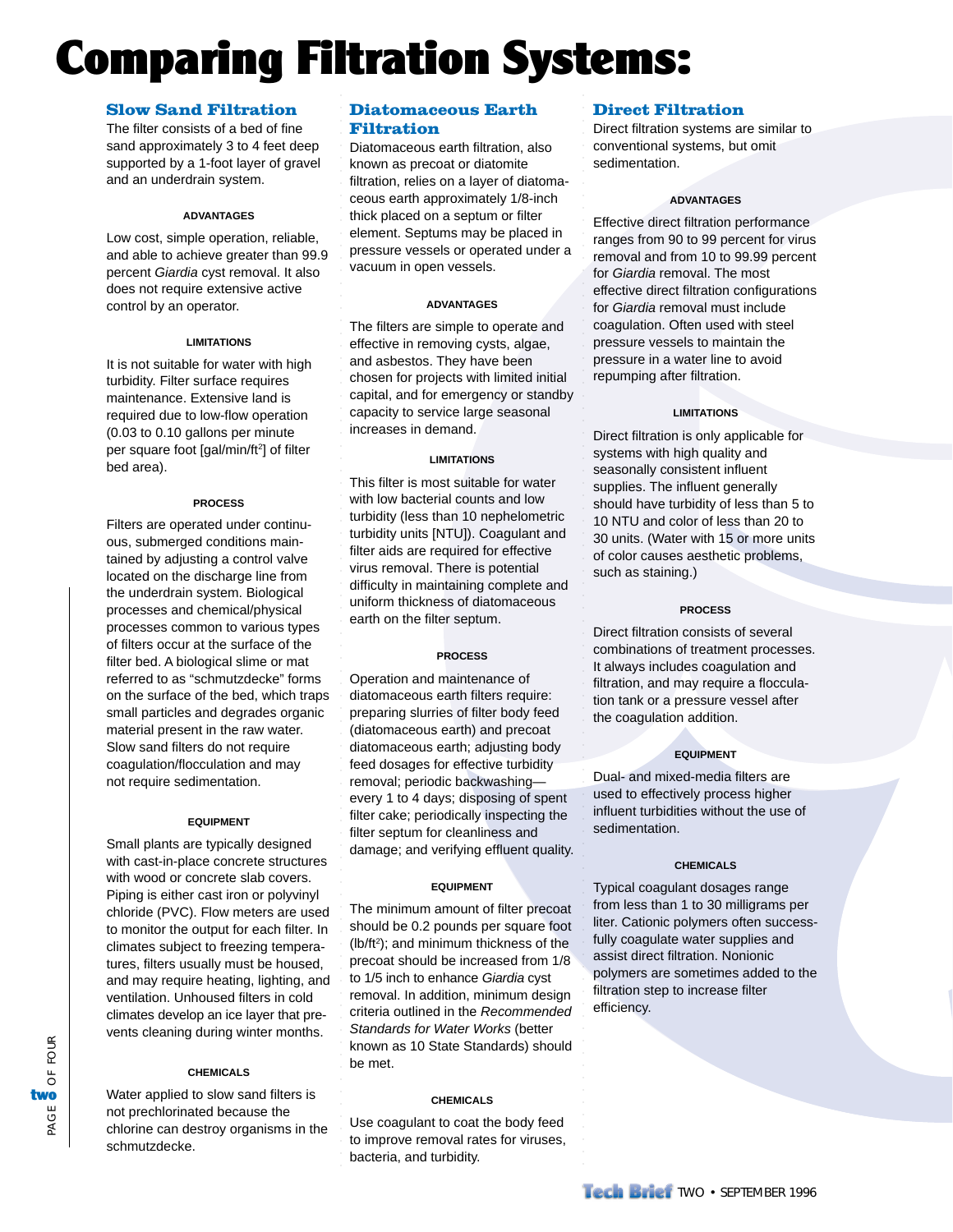#### Packaged Filtration

NATIONAL DRINKING WATER CLEARINGHOUSE a a a a a a a a a a a a a a a a a aaaaaaaa aaaaaaaaaaaaaaaaaaaaaaaaaaaaaaaaaaaaaaaaaaaaaaaaaaaaaaaaaaaaaaaaaaa Packaged filtration is simply all of the features of filtration—chemical addition, flocculation, sedimentation, filtration—mounted as a unit on a frame for simple hookup of pipes and services. It is most widely used to treat surface water supplies for removal of turbidity, color, and coliform organisms with filtration processes. Packaged filtration is often used to treat small community water supplies, as well as supplies in recreational areas, state parks, construction sites, ski areas, and military installations, among others.

#### **ADVANTAGES**

The four major advantages of package plants are their compact size, cost effectiveness, relative ease of operation, and design for unattended operation. (Some states require that an operator be in attendance at all times. Check your state regulations.)

#### **LIMITATIONS**

When the turbidity of the raw water varies a great deal, these package plants require a high level of operator attention and skill.

#### **PROCESS**

Package plants are most appropriate for plant sizes ranging from 0.025 to 6 million gallons per day. The most important factor to consider in selecting a package plant is the influent characteristics, such as temperature, turbidity, and color levels. Pilot tests might be necessary before a final system can be selected.

#### **EQUIPMENT**

Package plants are assembled in a factory, skid mounted, and transported to the treatment site, or they are transported as component units to the site and then assembled.

#### **CHEMICALS**

Chemical feed controls are especially important for plants without full-time operators or with variable influent characteristics. Even with these automated devices, however, the operator needs to be properly trained and well acquainted with the process and control system.

#### Membrane Filtration

A membrane is a thin layer of material capable of separating substances when a driving force is applied across the membrane.

#### **ADVANTAGES**

Membrane filtration can be an attractive option for small systems because of its small size and automated operation. Membrane processes are increasingly employed for removal of bacteria and other microorganisms, particulate material, and natural organic material, which can impart color, tastes, and odors to water.

#### **LIMITATIONS**

Fouling of the membranes is the major problem preventing widespread application of this technology.

#### **PROCESS**

Membrane filtration works by passing water at high pressure through a thin membrane in the form of hollow fiber or spiral-wound composite sheets. Organic and other contaminants are retained on the high-pressure side and frequently must be removed by reversing the flow and flushing the waste. Periodic chemical cleaning may be required to remove persistent contaminants. Membrane assemblies are contained in pressure vessels or cartridges.

#### **EQUIPMENT**

The membrane technologies are relatively simple to install and for groundwater sources that do not need pretreatment, the systems require little more than a feed pump, a cleaning pump, the membrane modules, and some holding tanks.

#### **CHEMICALS**

Periodic backflushing and occasional chemical cleaning is necessary to maintain the membrane or fibers.

#### Cartridge Filtration

Cartridge filters are considered an emerging technology suitable for removing microbes and turbidity in small systems.

#### **ADVANTAGES**

Cartridge filters are easy to operate and maintain, making them suitable for small systems with low-turbidity influent.

#### **LIMITATIONS**

Cartridge filtration systems require raw water with low turbidity. Polypropylene cartridges become fouled relatively quickly and must be replaced with new units. Although these filter systems are operationally simple, they are not automated and can require relatively large operating budgets.

#### **PROCESS**

Cartridge filtration uses a physical process—straining water through porous media. It can exclude particles 0.2 micrometers  $(\mu m)$  or smaller. The pore sizes that are suitable for producing potable water range from 0.2 to 1.0 µm. Roughing filters, for pretreatment prior to cartridge filtration, are sometimes necessary to remove larger suspended solids and prevent the rapid fouling of the cartridges. Roughing filters can be rapid sand filters, multimedia filters, fine mesh screens, or bag filters.

#### **EQUIPMENT**

A cartridge consists of ceramic or polypropylene filter elements fitted into pressurized housings.

aaaaaaaaa

#### **CHEMICALS**

**CHEMICALS**<br>
A disinfectant is recommended to<br>
prevent surface-fouling microbial<br>
growth on the cartridge filters and to<br>
reduce microbial pass-through.<br>
Except for a disinfectant, no chemical<br>
additions are necessary. Ho A disinfectant is recommended to prevent surface-fouling microbial growth on the cartridge filters and to reduce microbial pass-through. Except for a disinfectant, no chemical additions are necessary. However, corrosive chemicals may be required for the periodic membrane cleaning process.